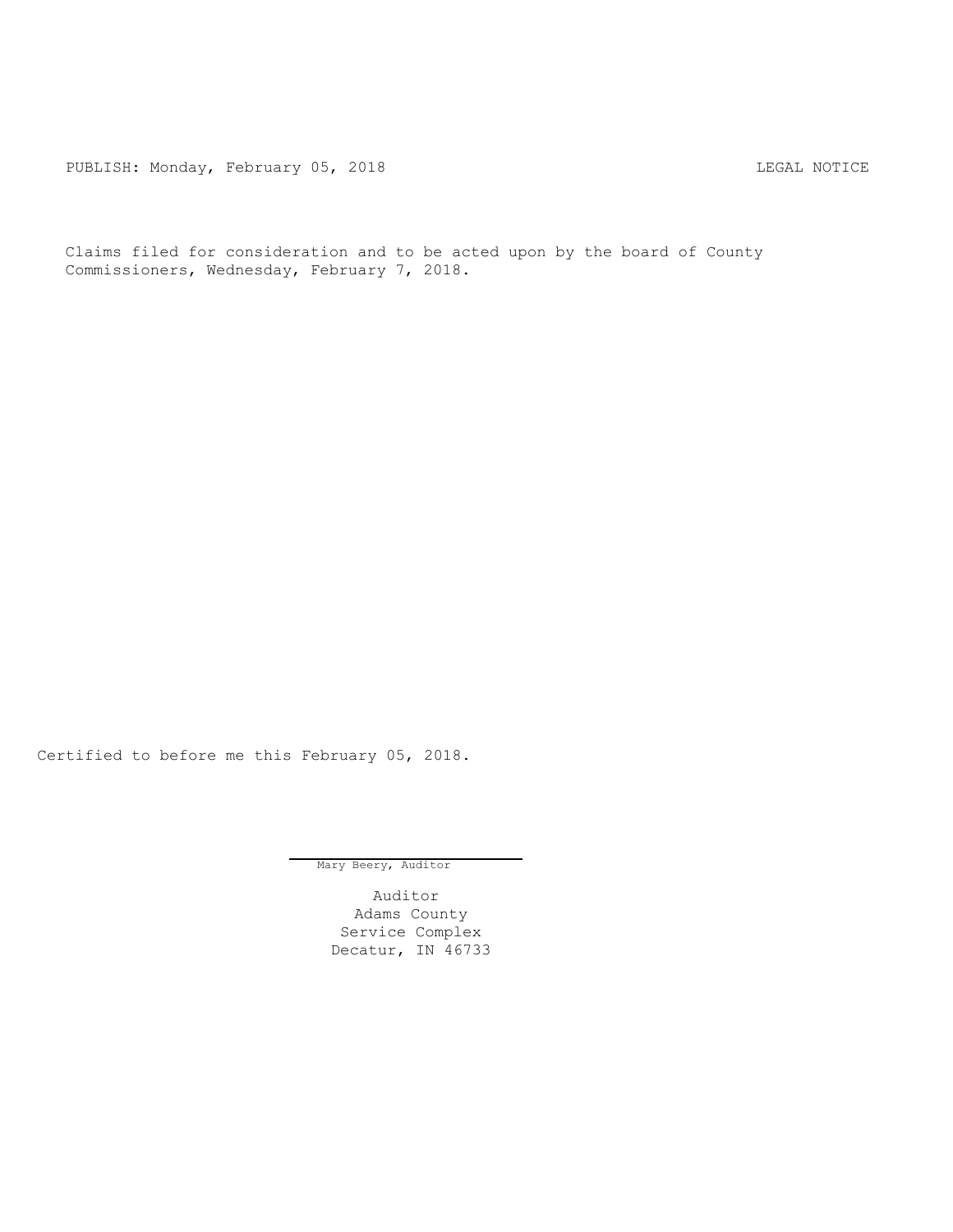

## **Claims Docket for Newspaper Adams County, Indiana**

## For Period: **1/11/2018** to **1/24/2018**

*313 W. Jefferson St. Decatur, IN 46733 (219) 724-2600*

## Date Claims to be Paid: **2/7/2018**

| <b>Vendor</b>                        | <b>Amount</b> | <b>Vendor</b>                         | Amount    |
|--------------------------------------|---------------|---------------------------------------|-----------|
| Adams County 4-H Clubs               | 13,500.00     | Adams County Council On Aging, Inc.   | 2,400.00  |
| Adams Memorial Hospital              | 40,599.81     | Arnold Lumber Co., Inc.               | 233.00    |
| <b>Berne Police Department</b>       | 350.00        | <b>Berne Witness</b>                  | 155.48    |
| Brateman's, Inc.                     | 192.00        | <b>Charles Bowers</b>                 | 2,333.33  |
| Cintas Location #338                 | 120.21        | City Of Berne                         | 1,200.00  |
| Decatur Hardware & Rental            | 5.72          | Commercial Readers Servic             | 273.56    |
| Computer Systems, Inc.               | 2,625.00      | Decatur Daily Democrat                | 34.60     |
| Decatur Tire Center                  | 488.60        | Gasoline Equipment Service Co Inc     | 8,470.00  |
| Gordon Food Service                  | 3,482.34      | Grimm's Auto                          | 58.50     |
| Joe Spaulding                        | 15.40         | Mark S. Gresla, MD                    | 420.25    |
| Griffiths, Nolan                     | 20.00         | Piqua Repair Inc.                     | 375.00    |
| Quill Corporation                    | 256.10        | St. Joseph Health Systems, LLC        | 675.00    |
| Fort Wayne Newspapers                | 296.40        | West Payment Center                   | 436.71    |
| Central Indiana Hardware             | 825.00        | Miller, Burry & Brown, P.C.           | 119.00    |
| Adams County Automotive Supply, Inc. | 296.04        | Jay County REMC                       | 60.17     |
| Lehman's Automotive Repair LLC       | 779.98        | Hi-Way Service, Inc.                  | 700.75    |
| B & K Hydraulics LLC                 | 7.50          | <b>Boyce Forms Systems</b>            | 11.72     |
| Youth Opportunity Center, Inc        | 10,360.00     | Indiana Recorders Association         | 275.00    |
| Bob's Locksmith Shop                 | 35.00         | Indiana Assoc. of County Councils     | 140.00    |
| Northern Indiana Clerk's Association | 120.00        | Adams County Historical Society Inc   | 3,600.00  |
| Richard Clutter                      | 20.00         | Chad W. Sprunger                      | 909.01    |
| Public Agency Training Council       | 350.00        | John E. Reid And Associat             | 1,000.00  |
| Arthur J. Booth                      | 20.00         | <b>Expert Transmission</b>            | 273.66    |
| Harvest Land Co-op                   | 16,112.06     | Adam B. Eguia                         | 160.00    |
| David Lombard, PHD                   | 500.00        | <b>Brad Kohlhagen</b>                 | 10.00     |
| Beth A. Webber                       | 474.24        | <b>Fastenal Company</b>               | 13.02     |
| Leslie W. Marckel                    | 20.00         | Indiana County Surveyor's Association | 100.00    |
| Adams County 4-H Council             | 16,200.00     | Troyer's Market LLC                   | 2,357.07  |
| Kimberly A. Jackson                  | 4,409.63      | Gledhill Road Machinery Company       | 1,210.05  |
| McKesson Medical - Surgical          | 707.96        | Barnes & Thornburg                    | 4,078.00  |
| Robert Barger                        | 20.00         | Deborah A. Schantz                    | 283.60    |
| Daniel J. Michaels                   | 20.00         | Henry R. Mayer                        | 20.00     |
|                                      |               | Holly L. Degitz                       |           |
| <b>Stationair's Express</b>          | 615.68        |                                       | 88.44     |
| City of Fort Wayne                   | 2,780.00      | Schwartz Steel LLC                    | 44.75     |
| FlexPAC                              | 31.79         | Joe H Construction                    | 19,306.42 |
| Decatur Ace Hardware                 | 287.92        | WM Imaging Solutions, Inc.            | 54.58     |
| Russell E Cook                       | 20.00         | First Response                        | 68.39     |
| Timothy L. Barkey                    | 735.08        | O'Reilly Auto Parts                   | 58.52     |
| Phil Eicher                          | 50.00         | Kevin Nussbaum                        | 20.00     |
| Anna Steiner                         | 50.00         | Central Customer Charges              | 209.78    |
| Eric D. Orr, Attorney                | 2,325.29      | New Holland Tri-County                | 66.75     |
| Star Insurance Agency                | 765.00        | Alexander Bertsch                     | 20.00     |
| Timothy R. Taylor                    | 20.00         | USI, Consultants, Inc.                | 3,018.00  |
| John A. Crider                       | 20.00         | Indiana Archives & Records Admin      | 87.61     |
| Troyer Brothers, Inc.                | 224.12        | Perry ProTech                         | 21.86     |
| Community Fiber Solutions, Inc.      | 3,618.88      | AccessLine Communications             | 206.49    |
| Stop and Shred                       | 52.00         | Electronic Strategies, Inc.           | 533.03    |
| Brownells, Inc.                      | 93.32         | Jessica Nix                           | 866.04    |